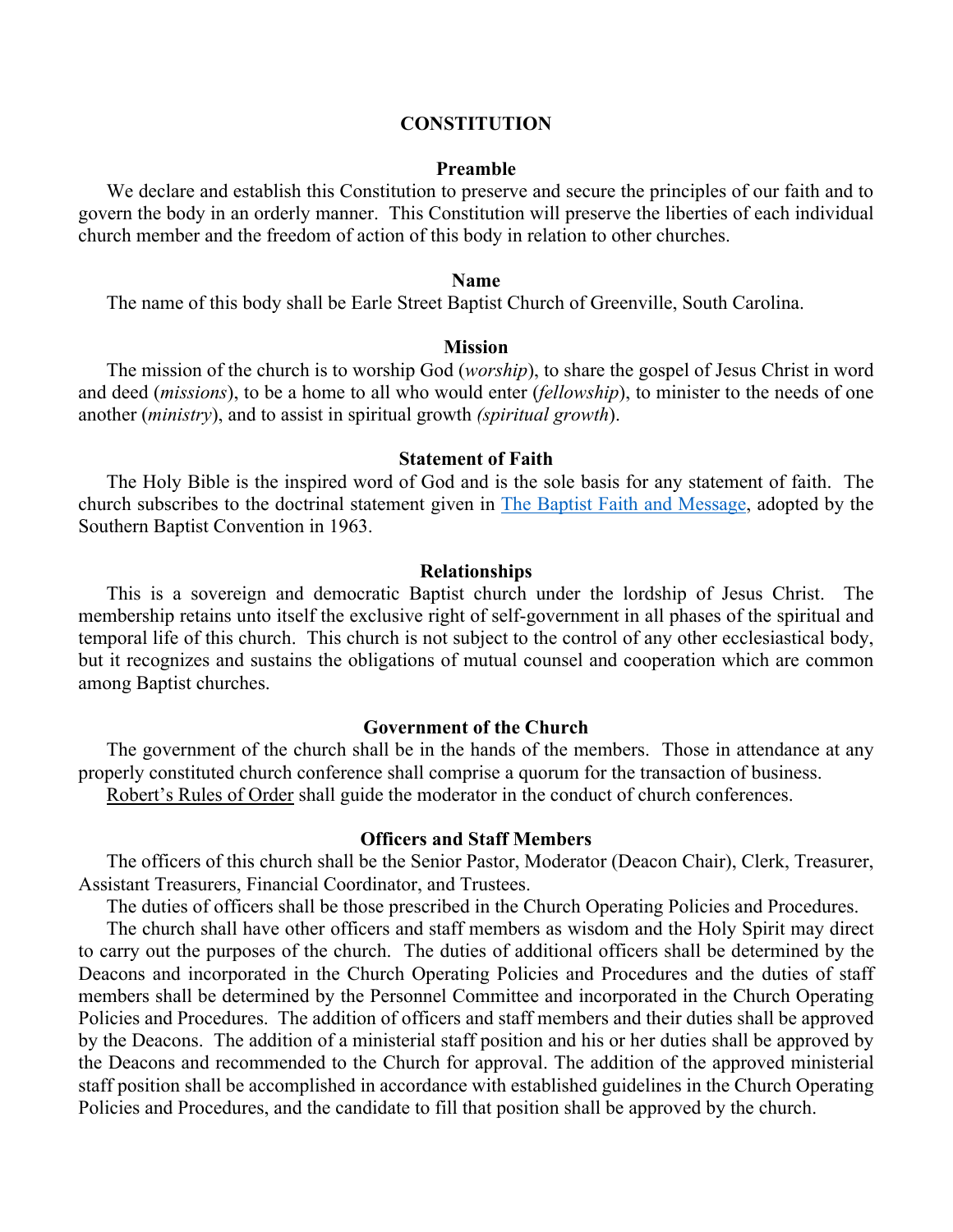## **Committees**

In addition to a Nominating Committee and a Personnel Committee, the church shall have a Constitution and Bylaws Committee and such other Committees as shall be recommended and approved by the Deacons.

The duties of all committees shall be outlined in the Church Operating Policies and Procedures and shall be approved by the Deacons and will be available upon request.

## **Church Operating Policies and Procedures**

The Church Operating Policies and Procedures shall consist of a compilation of current church policies. An up-to-date master copy shall be maintained in the church office by the church staff.

The Church Operating Policies and Procedures shall include:

- a. Constitution and Bylaws
- b. Job descriptions for all positions (paid and unpaid)
- c. Descriptions of the responsibilities for each church entity
- d. General operating policies recommended by a church entity or by the Deacons and approved by the Deacons or by the church.

The Church Operating Policies and Procedures shall be approved by the Deacons, with the exception of the Constitution and Bylaws, which must be approved by the church in compliance with the Constitution and Bylaws.

## **Adoption and Amendment**

This Constitution and Bylaws shall replace and supersede prior Constitution and Bylaws of the church. The Constitution and Bylaws shall take immediate effect when approved by two-thirds of the members present at a church conference.

Proposed changes in the Constitution and Bylaws must be submitted in writing to the Constitution and Bylaws Committee for review and recommendation prior to submission to the church. The Constitution and Bylaws Committee shall have sixty days within which to pass on any request for a change of the Constitution and Bylaws. If after sixty days the Constitution and Bylaws Committee has made no recommendation to the church, then any member of the church may bring a request for a change directly to the church provided that the proper notice be given. Notice of the proposed amendment shall be given at a church conference and published in the church newsletter at least two weeks prior to the date of the meeting at which the vote is taken. Amendments shall take effect when approved by two-thirds of the members present at a church conference.

Any provision in the Constitution and Bylaws can be temporarily suspended by a vote of threefourths of the members present at a properly called church conference provided that written notice of the proposed suspension shall be given to the church at least two weeks prior to the vote.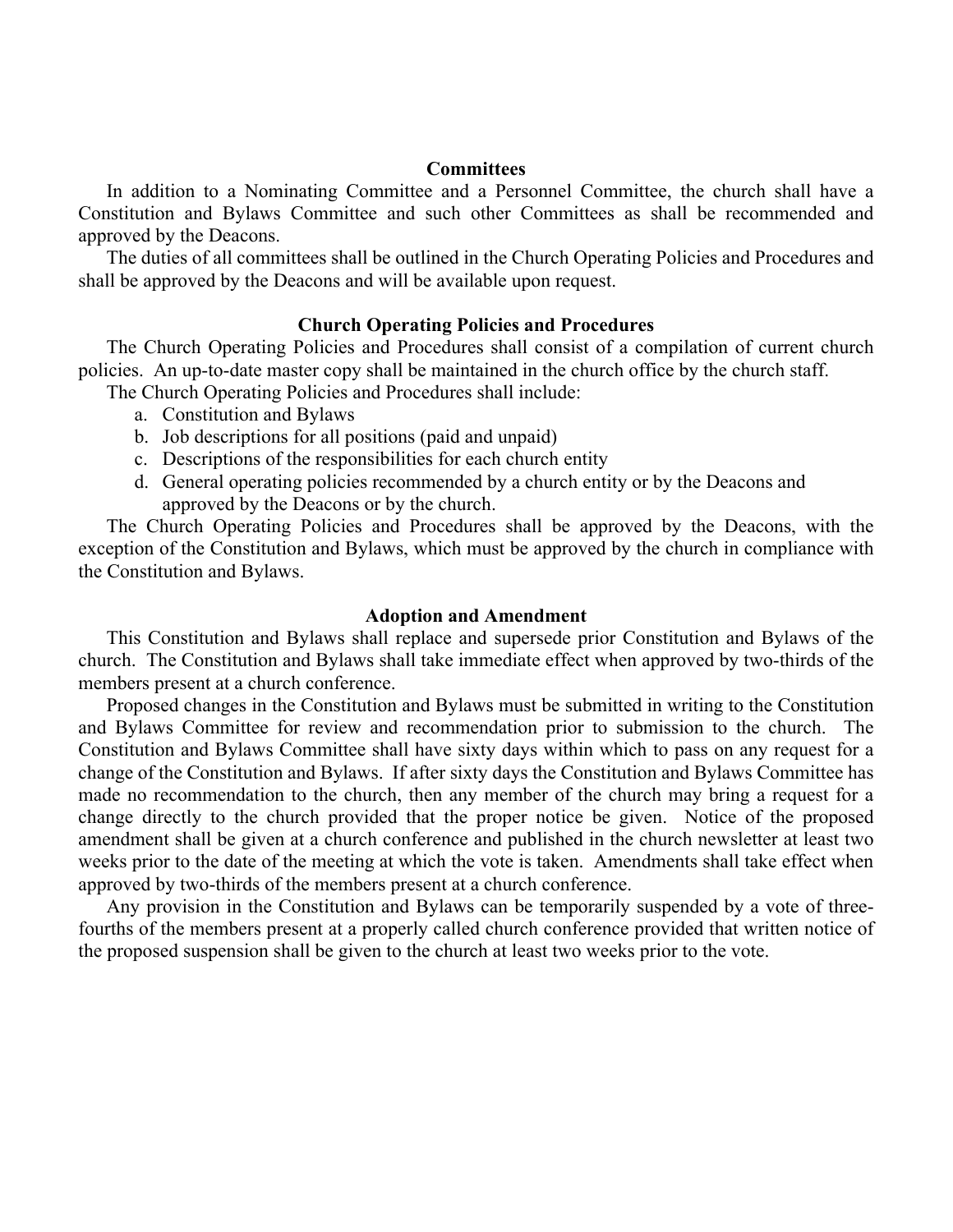## **BYLAWS**

#### **Membership**

The membership reserves the exclusive right to determine who shall be members of this church and the conditions of membership.

Members shall be admitted as follows:

- a. upon profession or reaffirmation of faith in the Lord Jesus Christ as Savior and baptism by immersion;
- b. by transfer of membership from another church of like faith and practice;
- c. by statement of faith in the Lord Jesus Christ as Savior and previous baptism by immersion when no letter is obtainable.

Any exceptions to the above criteria will be considered and resolved by the Deacons. Membership shall be terminated as follows:

- a. by death;
- b. by transfer of membership to another Baptist church;
- c. by erasure upon receipt of written notice that a member has joined a non-Baptist denomination or at the written request of an individual member.

Members shall be classified as active or inactive. Members may be transferred to the inactive roll if the member's whereabouts is unknown or cannot be established. An active member will be defined as one who has participated in the life of the church within the past year. Members classified as active may request in writing that their names be placed on the inactive roll.

Every active member is entitled to vote at all elections and on all questions submitted to the church in conference provided the member is present.

Members shall be expected to worship regularly, to contribute financially according to their ability and to share in the organized work of the church. Members shall endeavor to share the meaning of Christ with others through their daily living and personal witnessing.

## **Deacon Election**

There will be eighteen Deacons with six Deacons rotating off each year. Deacons will serve a threeyear term beginning on September 1. On the fourth Sunday of June, after notification through the church newsletter no later than the first Sunday of June, the church, by ballot, will elect the appropriate number of Deacons to replace those whose terms are expiring and to fill any vacant unexpired terms. The Deacons will determine if a special election is necessary if a vacancy occurs during the year. The church must be informed at least two weeks in advance of any special election in the newsletter. The Deacons will be responsible for providing a means for absentee balloting in any deacon election.

Those eligible for election must be at least twenty-one years of age, have been a church member for no less than one year, be an active resident church member, and able to perform the duties of a Deacon. Deacons who are rotating off will not be eligible for election for one year. Deacons serving unexpired terms will be eligible for re-election. Staff members and their immediate family (parents, children, spouses, and siblings) will be ineligible for election. The outgoing Deacons will conduct the count of the votes and will ascertain the willingness of each nominee to serve. The members receiving the highest number of votes will be elected. In case of a tie, the tie shall be broken by casting lots.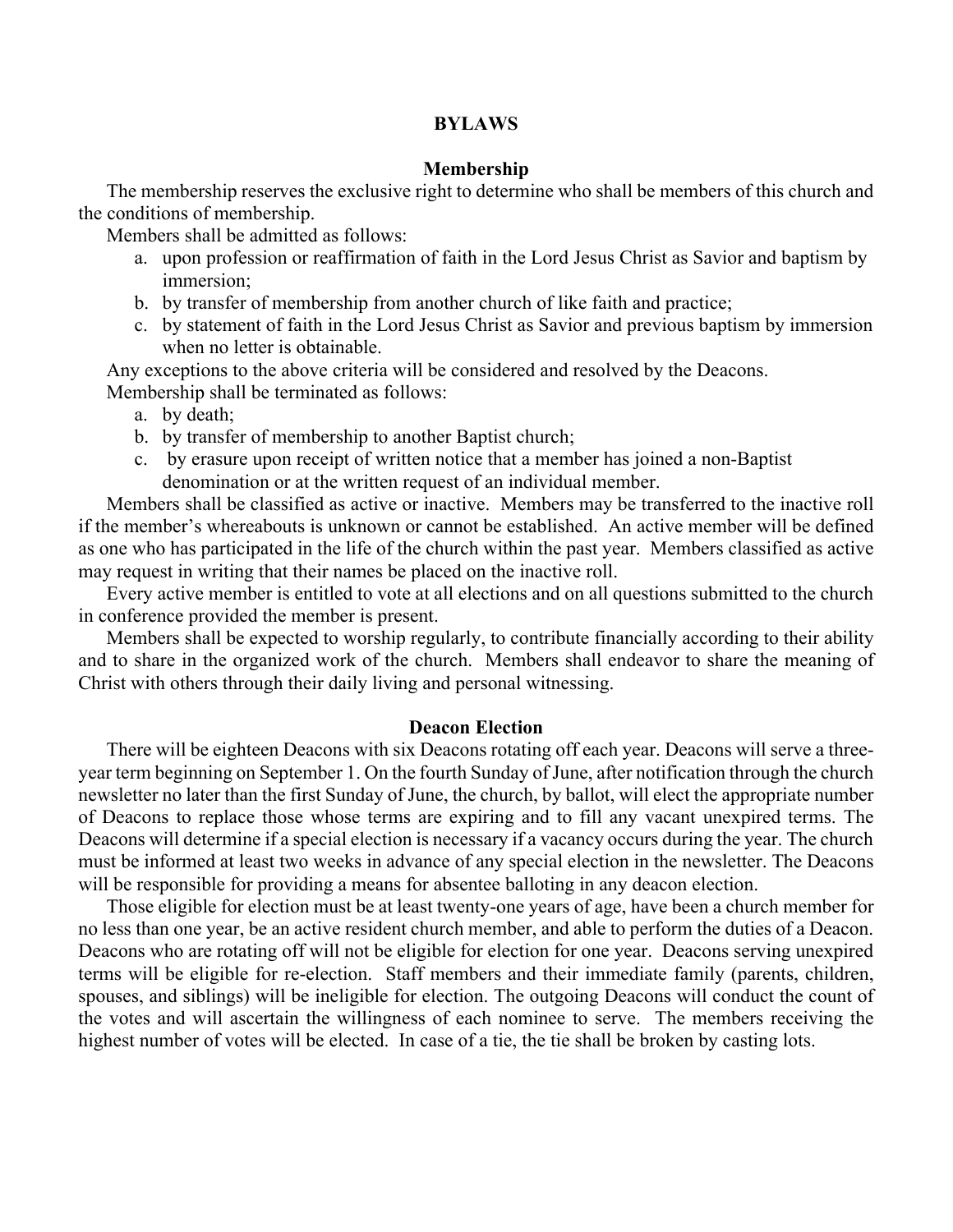### **Staff**

Within thirty days of the announcement that there is, or will be, a vacancy in the position of Senior Pastor, the Deacons will be responsible for initiating the process of recommending an Interim Pastor to the congregation. Salary and benefits for the Interim Pastor will be determined by the Personnel Committee.

Within thirty days of the announcement that there is, or will be, a vacancy in the position of Senior Pastor, the Nominating Committee will initiate the process of forming a Senior Pastor Search Committee, which will consist of an odd number of people ranging from five to nine who meet the following qualifications: at least twenty-one years of age, have been an active resident church member for no less than one year, and willing and able to perform the duties of the Senior Pastor Search Committee. Staff members and their immediate family (parents, children, spouses, and siblings) will be ineligible for election to the Senior Pastor Search Committee. The Nominating Committee will gather congregational input, and considering that input, will form a slate of nominations, filling in nominees as needed to represent the diversity of the congregation (demographics of gender, age, position in the church, cluster representation, longevity of membership, etc.). The entire slate will be presented to the congregation for approval by a ballot vote. A two-week notice before the ballot vote will be given to the congregation in the newsletter and other appropriate channels. The Senior Pastor Search Committee will accomplish its work in compliance with its job description in the Church Operating Policies and Procedures, developed and approved by the Deacons.

The Senior Pastor Search Committee's recommendation of a candidate shall be made to the church for approval by a ballot vote. A two-week notice before the ballot vote will be given to the congregation in the newsletter and other appropriate channels. At least a two-thirds majority of the votes cast will be required to extend a call to the prospective Senior Pastor.

Replacement of other ministerial staff shall be accomplished by the Personnel Committee in accordance with established guidelines in the Church Operating Policies and Procedures and shall be approved by the church. Replacement of other staff shall be accomplished by the Personnel Committee in accordance with established guidelines in the Church Operating Policies and Procedures and reported to the church. The addition of a ministerial staff position and a corresponding job description, or the deletion of a ministerial staff position, shall be recommended by the Personnel Committee, approved by the Deacons, and recommended to the Church for approval. The addition of the approved ministerial staff position shall be accomplished in accordance with established guidelines in the Church Operating Policies and Procedures, and the candidate to fill that position shall be approved by the church.

Terms of employment shall be in accordance with established church policy found in the Church Operating Policies and Procedures.

Only one candidate for any position will be voted on at any one time.

#### **Worship**

This church shall conduct regular worship services on every Sunday and on Wednesday evenings unless otherwise agreed upon by the Senior Pastor and the Deacons. The church shall provide all necessary support for worship, missions, fellowship, ministry, spiritual growth, and administration functions of the church.

The Lord's Supper shall be observed at least once each quarter and on any other day as determined by the Senior Pastor and the Deacons.